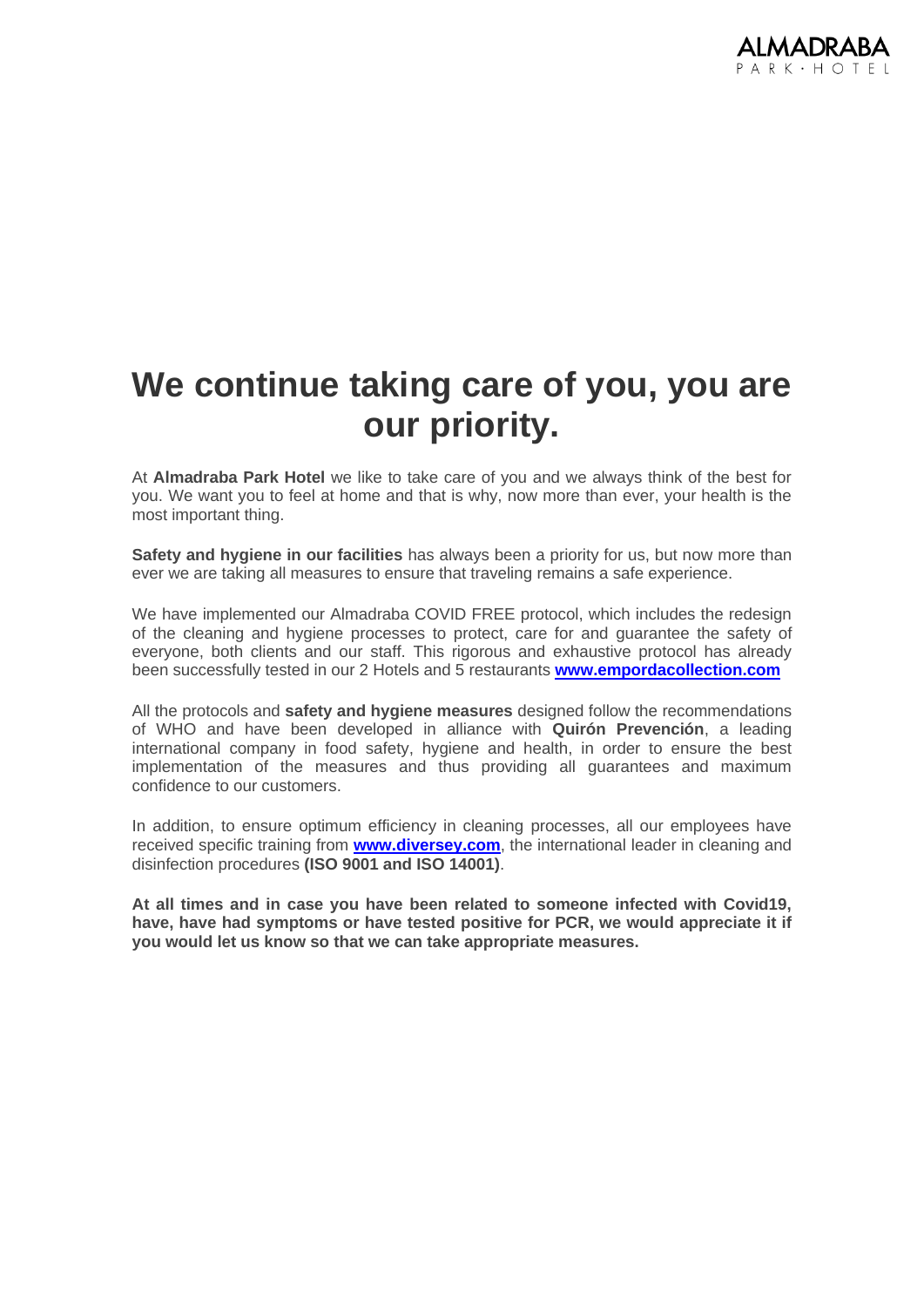



Our usual comfort with maximum security.

•

•

•

•

•

•

We increase the disinfection of rooms as well as the frequency of cleaning in public areas every 45 minutes (including door knobs, faucets, switches, elevator buttons and any other surface or object that is within everyone's reach).

All room keys will be disinfected and sterilized before use.

Use of disinfectants and products with virucidal effect by **[www.diversey.com](http://www.diversey.com/)** specific for cleaning all surfaces in the room.

Room ventilation will be maximized.

The rotation of rooms will be increased so that at least 2 hours elapse between the stay of one client and another.



Cleaning or maintenance services will be carried out when the client is outside the room.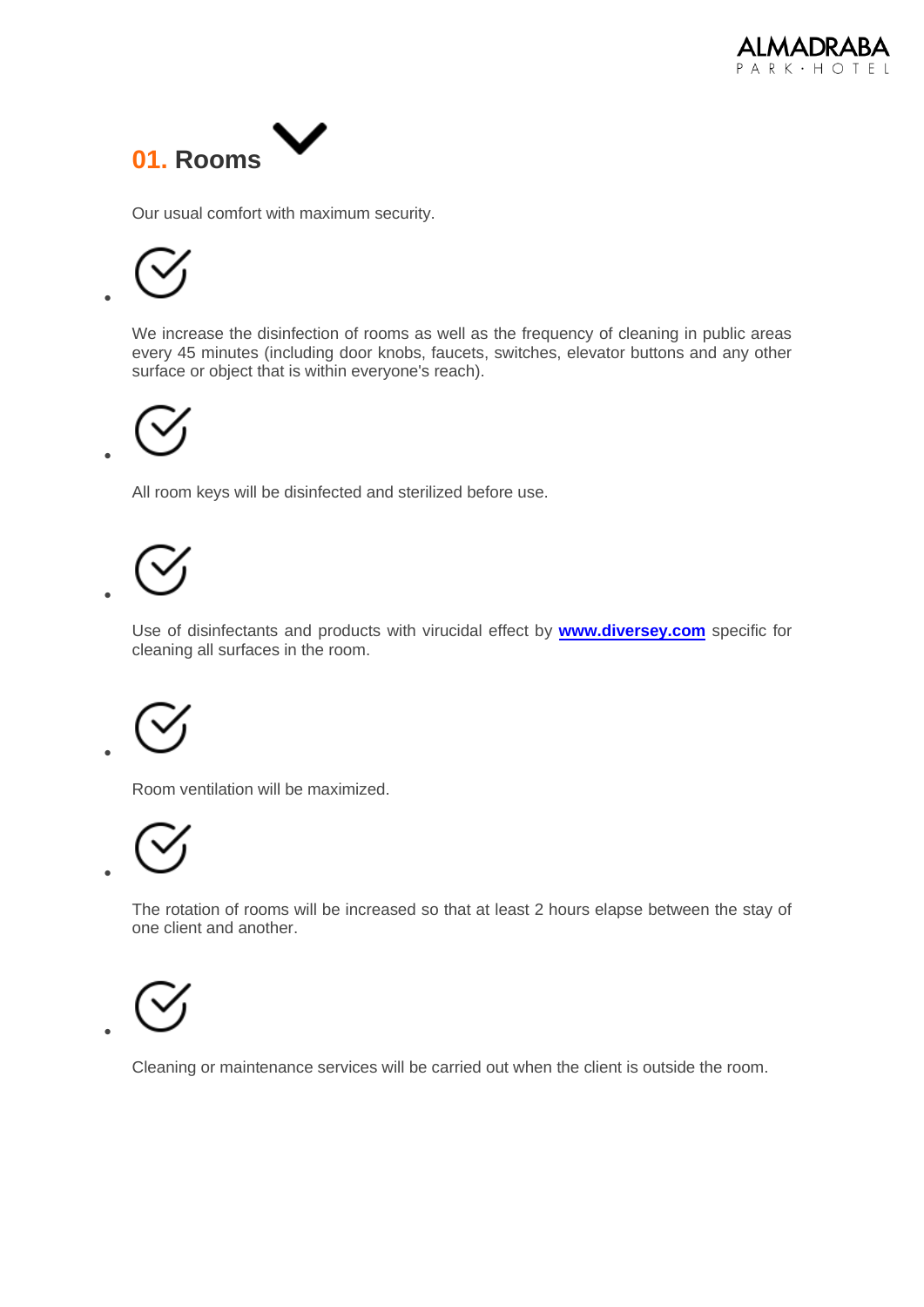

•

•

•

•

Decorative items, curtains, pleids, throw pillows, rugs, and stationery will be removed in romos. All the textil material wash from 60º.

All the blankets and pillows in the wardrobes will be protected.

Only water tetrabrick will be available in our minibars, the rest will be available on request in Room Service.

Breakfasts will be offered in the room or in the restaurant (terrace in summer) with "a la carte" breakfast service.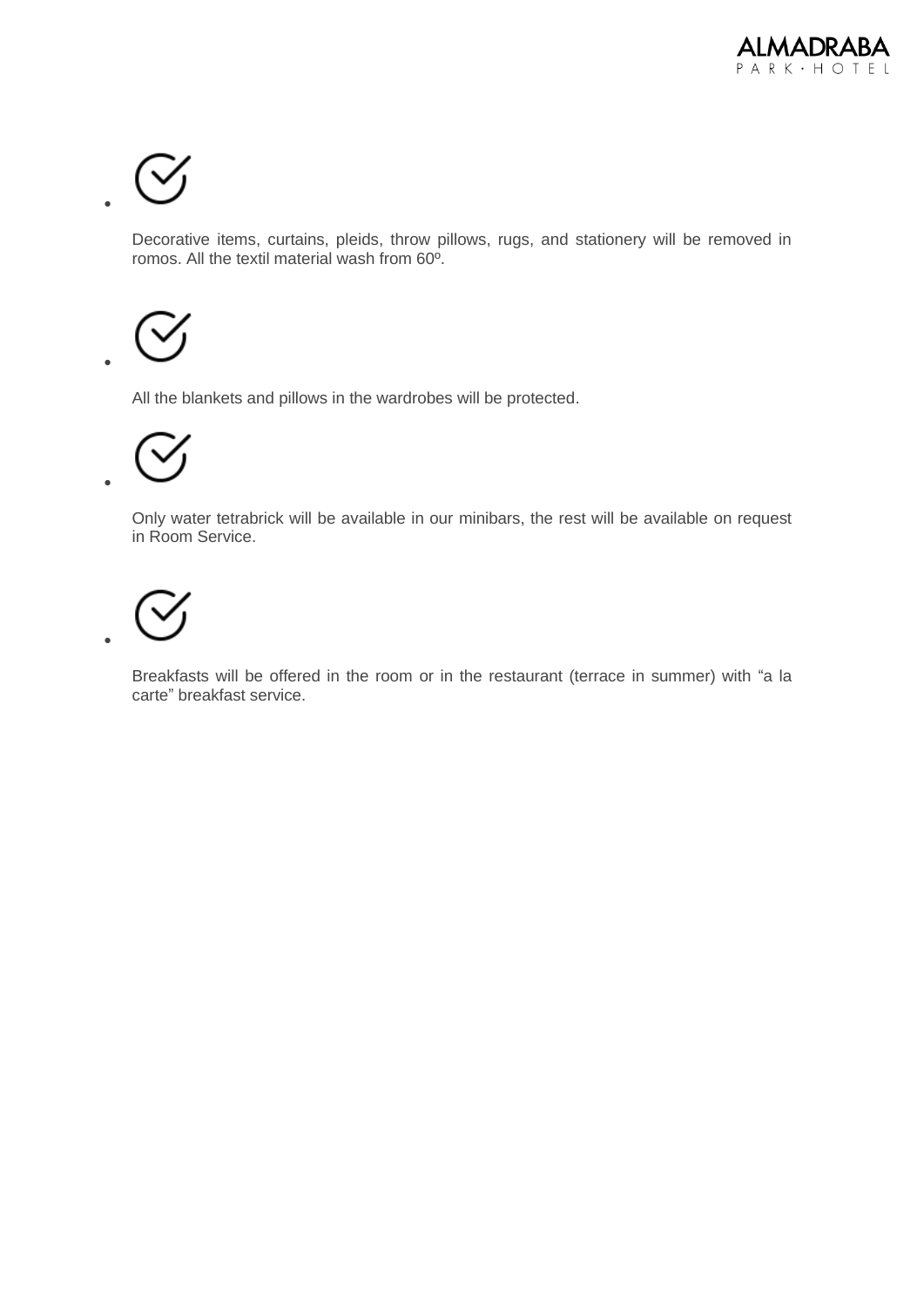



Our usual experience with full confidence.

•

•

•

•

•

•

All clients will have hydroalcoholic gel at their disposal in all the common areas of the hotel (reception, waiting areas, elevator entrance, restaurants, bars, event rooms, fitness, etc ...)

At the main entrance of the Hotel and pool you will have at your disposal a cleaner to disinfect your shoes and a dispenser of hydroalcoholic gel.

Modification of receptions with EPIS and signage on the ground to ensure compliance with the safety distance.

The maximum capacity of the elevators will be adapted to guarantee the safety distance.



Temporary removal of furniture and decorative objects that prevent compliance with the minimum distances.



Customers who request it will have at their disposal glove kits, mask and thermometer.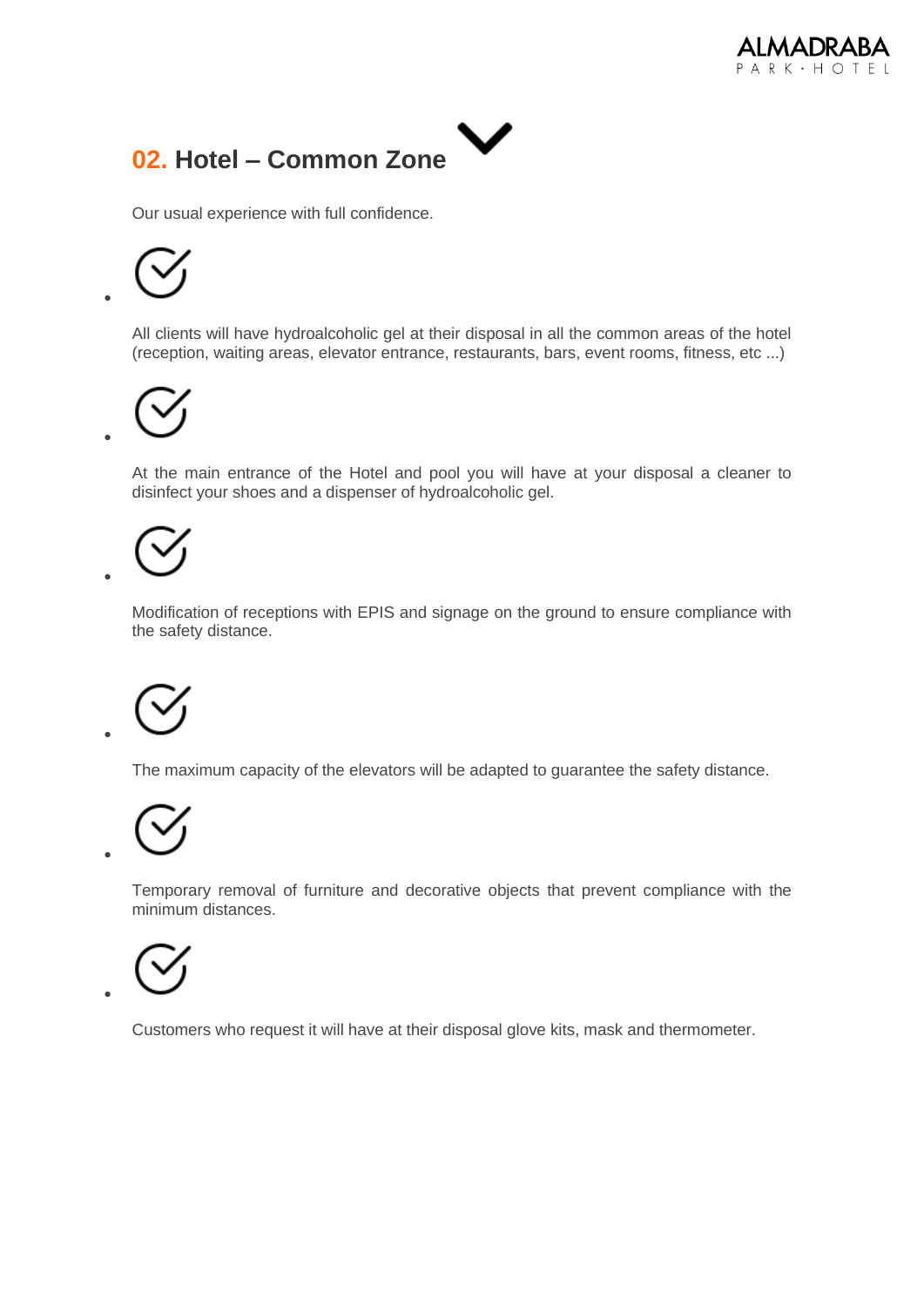

•

•

•

•

•

•

•

Wash of all glassware and tableware (glasses, cups, etc.) at high temperatura in the dishwash machine.

All cleaning products comply with the sanitary guarantees against the virus. We have all the technical sheets of the products used on **[www.diversey.com](http://www.diversey.com/)**

The capacity in the common areas will be reduced to avoid crowds (breakfasts and restaurants).

For the fitness, swimming pool, jacuzzy, spa, tennis, squash and sauna it is necessary to make a prior reservation.

We recommend the use electronic methods to make any payment through a credit or debit card to minimize contact.

Check in online from home with confirmation of arrival time at the Hotel to avoid waiting at the counter. Express check-out contactless available.



Our teams receive continuous training to apply and update security measures.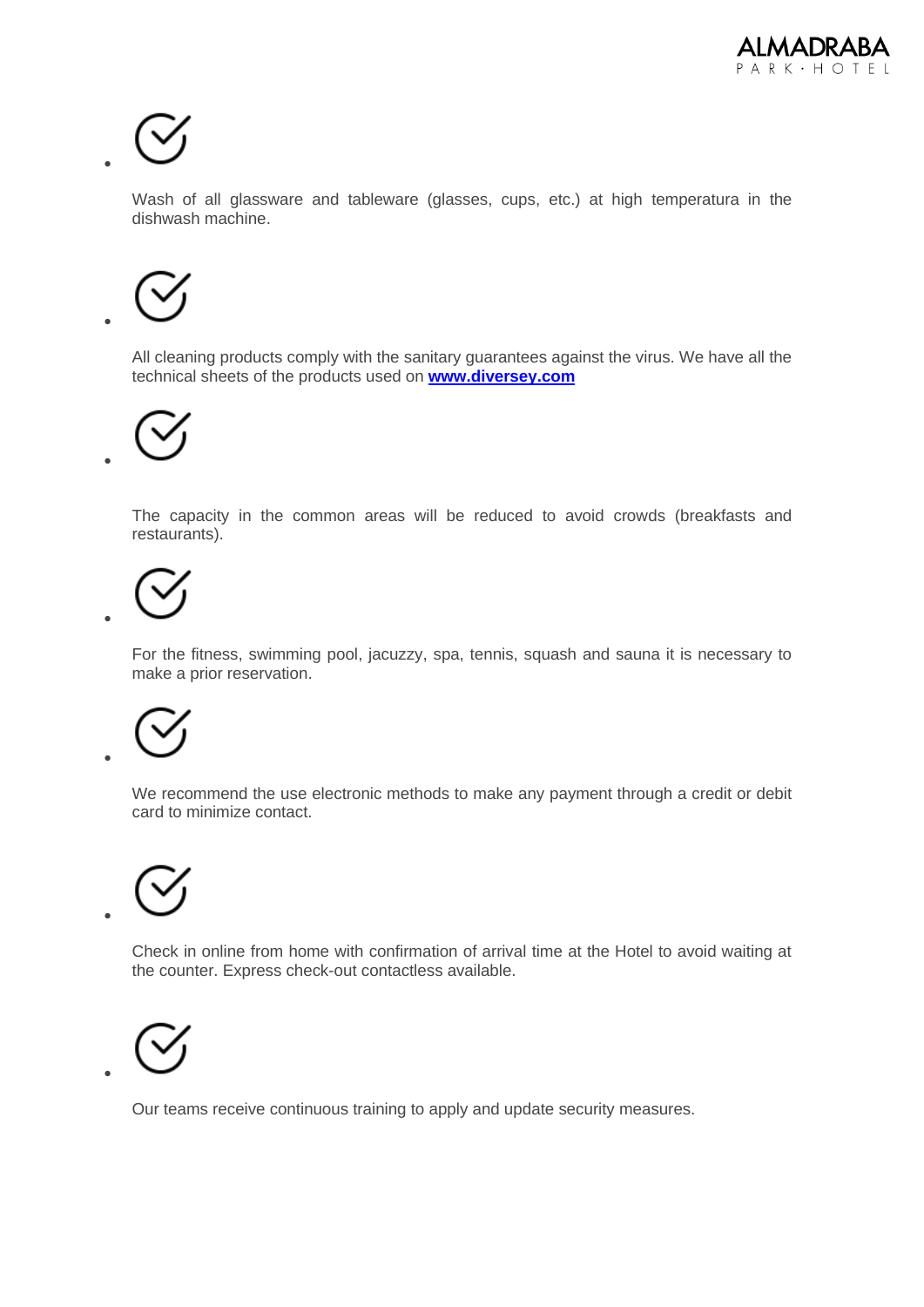

•

For the realization of events and the use of meeting rooms, the distancing and protection measures of the attendees, as well as the catering services, will be respected at all times.



• We give preference to people over 65.

### V **03. Restaurants and Bars**



• Points of hydroalcoholic gel in all entrances to restaurants and bars.



• Limited capacity in restaurants and bars. Book in advance.



• Establishment of a minimum distance of 2 meters between tables indoors and on terraces.

• Cleaning of household ítems, menus and facilities with disinfectant products at the end of each service.



• Prioritization of table service and show cooking.

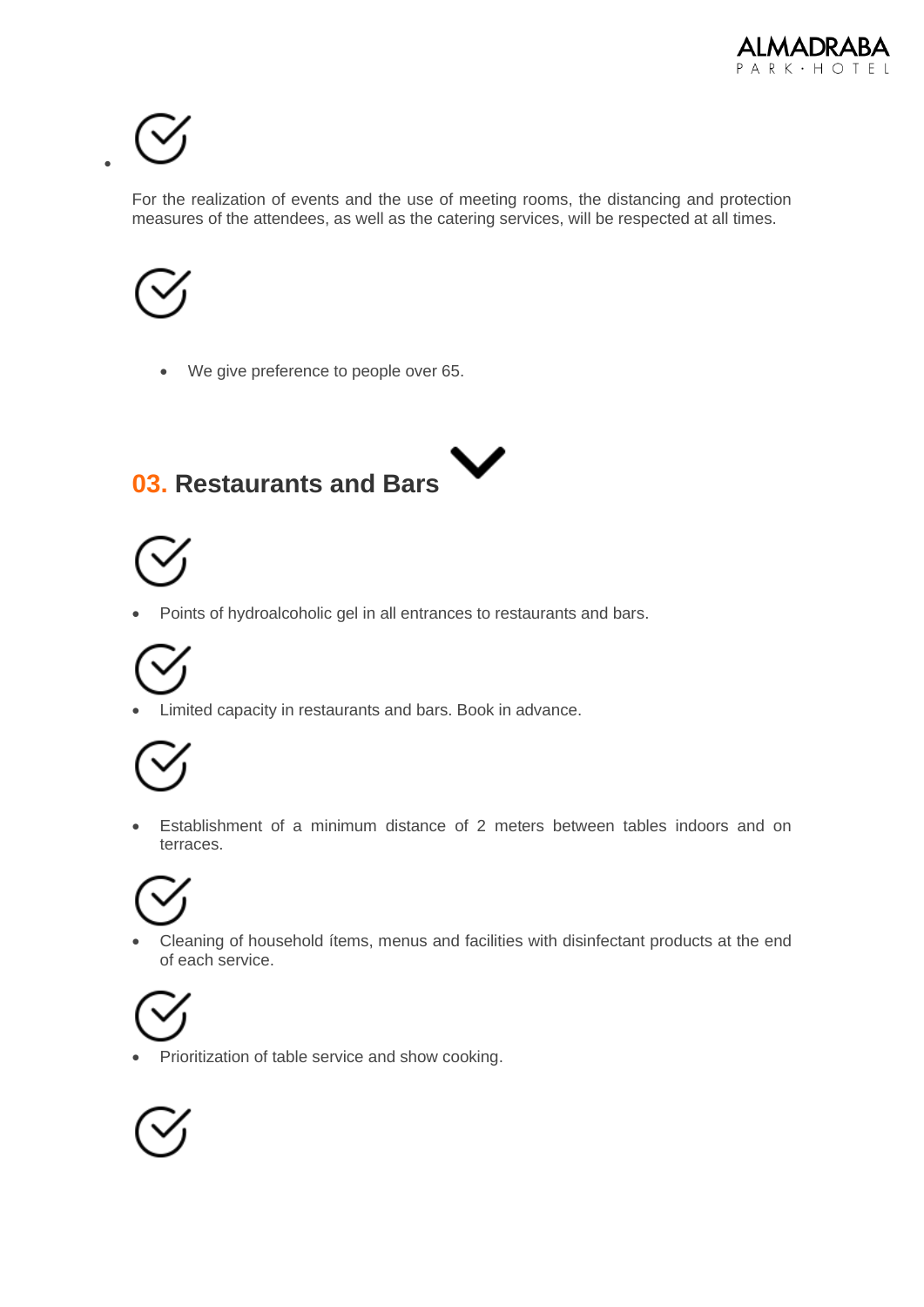

• Staff endowed with PPE.





• Redistribution of the furniture, leaving a minimum **distance of 2 meters** between hammocks and inside the pool.



• **Limited capacity** in the pool area and prior reservation.



• Intensification of **the maintenance and cleaning** of the pool water to guarantee its optimum quality.



• **Increase in the frequency of cleaning and disinfection** of the pool area, sun loungers and their furniture.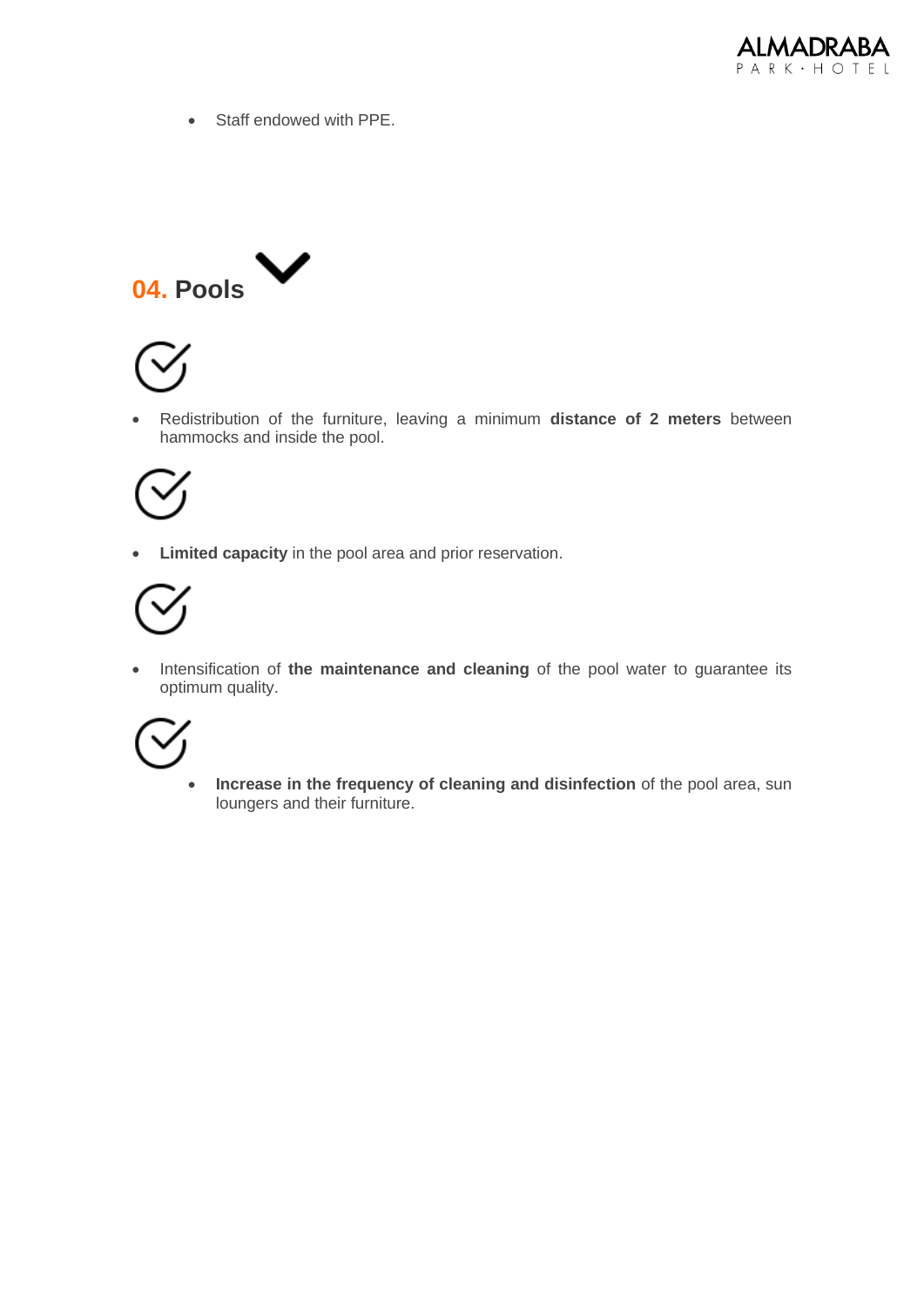

# **05. We continue taking care of every detail of your trip with the usual smile**

We apply all the measures and recommendations of the health authorities, adding our own measures to protect customers, suppliers and employees. Furthermore, all our employees receive constant training to guarantee the correct application of the measures established in the cleaning, disinfection and safety protocols.



### *¿Is it safe to stay at Almadraba Park Hotel?*

We have reinforced all the cleaning and disinfection protocols in rooms and common areas of our establishments according to the recommendations of the health authorities, but we have also added our own measures.

All our team and suppliers receive permanent training and we carry out periodic audits to guarantee your safety. We have been able to verify the effectiveness of our protocols to prevent the risk of contagion, during the pre-opening phase.

### *¿How do our Hotels and Restaurants guarantee the cleanliness of their facilities?*

Your safety is our priority and that is why we have increased the frequency of cleaning and disinfection of regular contact surfaces, as well as ventilation to ensure your safety. In all our receptions, EPIS and signaling have been installed to guarantee the distance between people and hydroalcoholic gel dispensers have been installed throughout the Hotel. We have masks, gloves and thermometers for those clients who request it.

These additional measures and protocols have already been tested. In addition, our entire team receives daily training on security measures.